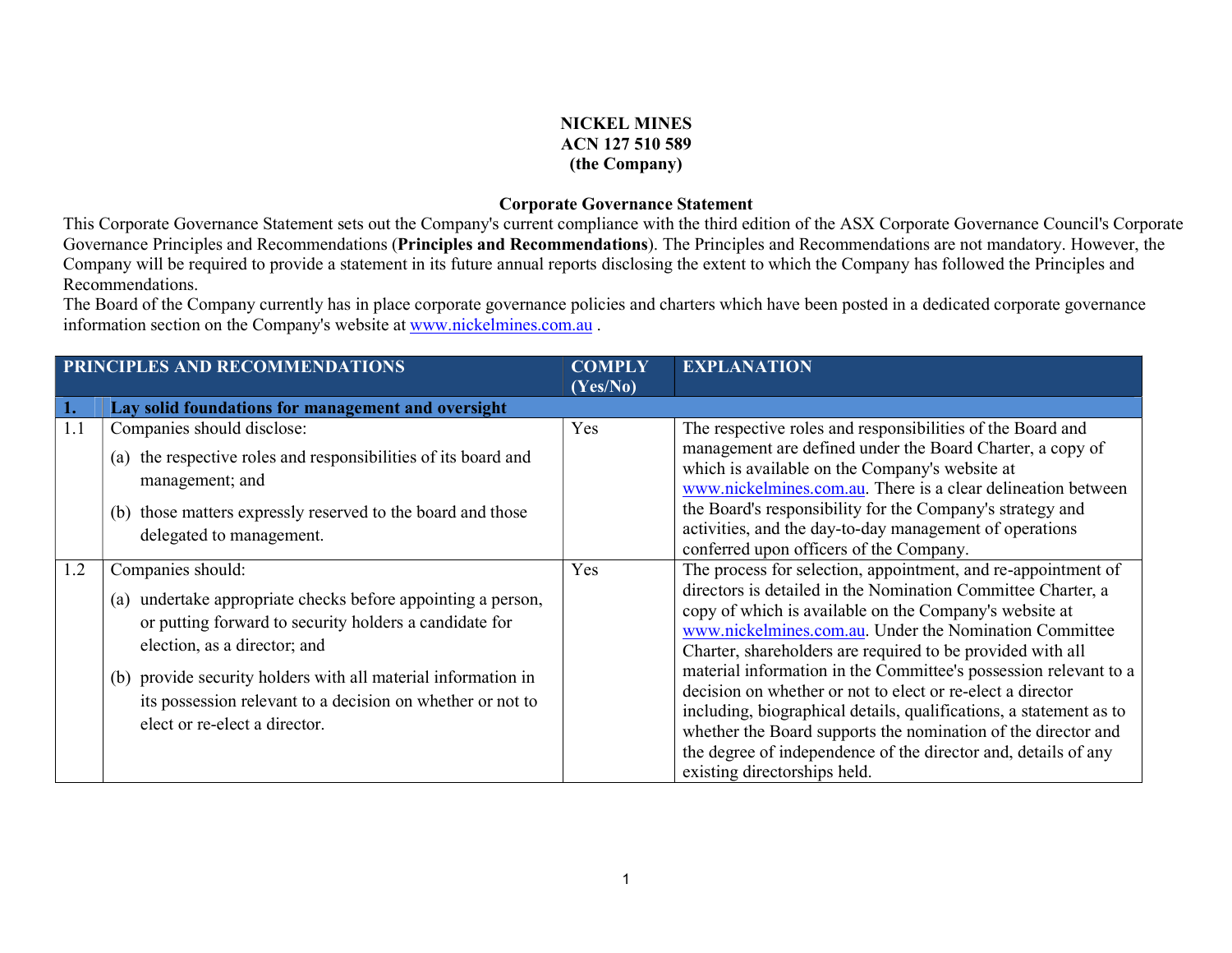| $\overline{1.3}$ | Companies should have a written agreement with each director<br>and senior executive setting out the terms of their appointment.                                                                                                                                                                                                                                                                                                                                                                                                                                                                                                                                                                                                                                                                                                                                                                                                                                                                                                                                               | Yes | The Company requires each director and senior executive to<br>execute a written agreement setting out the terms of their<br>appointment.                                                                                                                                                                                                                                                                                                                                                                                                                                                                                                                                                                                                                                                                                                                                                                       |
|------------------|--------------------------------------------------------------------------------------------------------------------------------------------------------------------------------------------------------------------------------------------------------------------------------------------------------------------------------------------------------------------------------------------------------------------------------------------------------------------------------------------------------------------------------------------------------------------------------------------------------------------------------------------------------------------------------------------------------------------------------------------------------------------------------------------------------------------------------------------------------------------------------------------------------------------------------------------------------------------------------------------------------------------------------------------------------------------------------|-----|----------------------------------------------------------------------------------------------------------------------------------------------------------------------------------------------------------------------------------------------------------------------------------------------------------------------------------------------------------------------------------------------------------------------------------------------------------------------------------------------------------------------------------------------------------------------------------------------------------------------------------------------------------------------------------------------------------------------------------------------------------------------------------------------------------------------------------------------------------------------------------------------------------------|
| 1.4              | The company secretary should be accountable directly to the<br>board, through the chair, on all matters to do with the proper<br>functioning of the board.                                                                                                                                                                                                                                                                                                                                                                                                                                                                                                                                                                                                                                                                                                                                                                                                                                                                                                                     | Yes | Richard Edwards has been appointed as the Company's<br>secretary. The company secretary reports directly to the chair of<br>the Board, Robert Neale. The role of the company secretary is<br>outlined in the Board Charter, a copy of which is available on<br>the Company's website at www.nickelmines.com.au.                                                                                                                                                                                                                                                                                                                                                                                                                                                                                                                                                                                                |
| 1.5              | Companies should:<br>(a) have a diversity policy which includes requirements for<br>the board or a relevant committee of the board to set<br>measurable objectives for achieving gender diversity and<br>to assess annually both the objectives and the entity's<br>progress in achieving them;<br>(b) disclose that policy or a summary of it; and<br>(c) disclose as at the end of each reporting period the<br>measurable objectives for achieving gender diversity set<br>by the board or a relevant committee of the board in<br>accordance with the entity's diversity policy and its<br>progress towards achieving them and either:<br>the respective proportions of men and women on the<br>(1)<br>board, in senior executive positions and across the<br>whole organisation (including how the entity has<br>defined "senior executive" for these purposes); or<br>if the entity is a "relevant employer" under the<br>(2)<br>Workplace Gender Equality Act, the entity's most<br>recent "Gender Equality Indicators", as defined in<br>and published under that Act. | Yes | The Company has adopted a Diversity Policy, a copy of which<br>is available on the Company's website at<br>www.nickelmines.com.au. The Diversity Policy requires the<br>Board to establish measurable objectives to assist the Company<br>in achieving gender diversity and to review the Company's<br>progress in meeting these objectives.<br>Due to the Company's size and the locations in which it<br>operates, it has elected not to set gender diversity objectives in<br>its Diversity Policy at this time. The Board shall, when the<br>Company has reached the requisite corporate and commercial<br>maturity, amend the Company's Diversity Policy to include set<br>gender diversity objectives against which it will assess its<br>diversity performance annually.<br>The Company acknowledges that it respects the benefits of<br>employment diversity and will employ the best staff available. |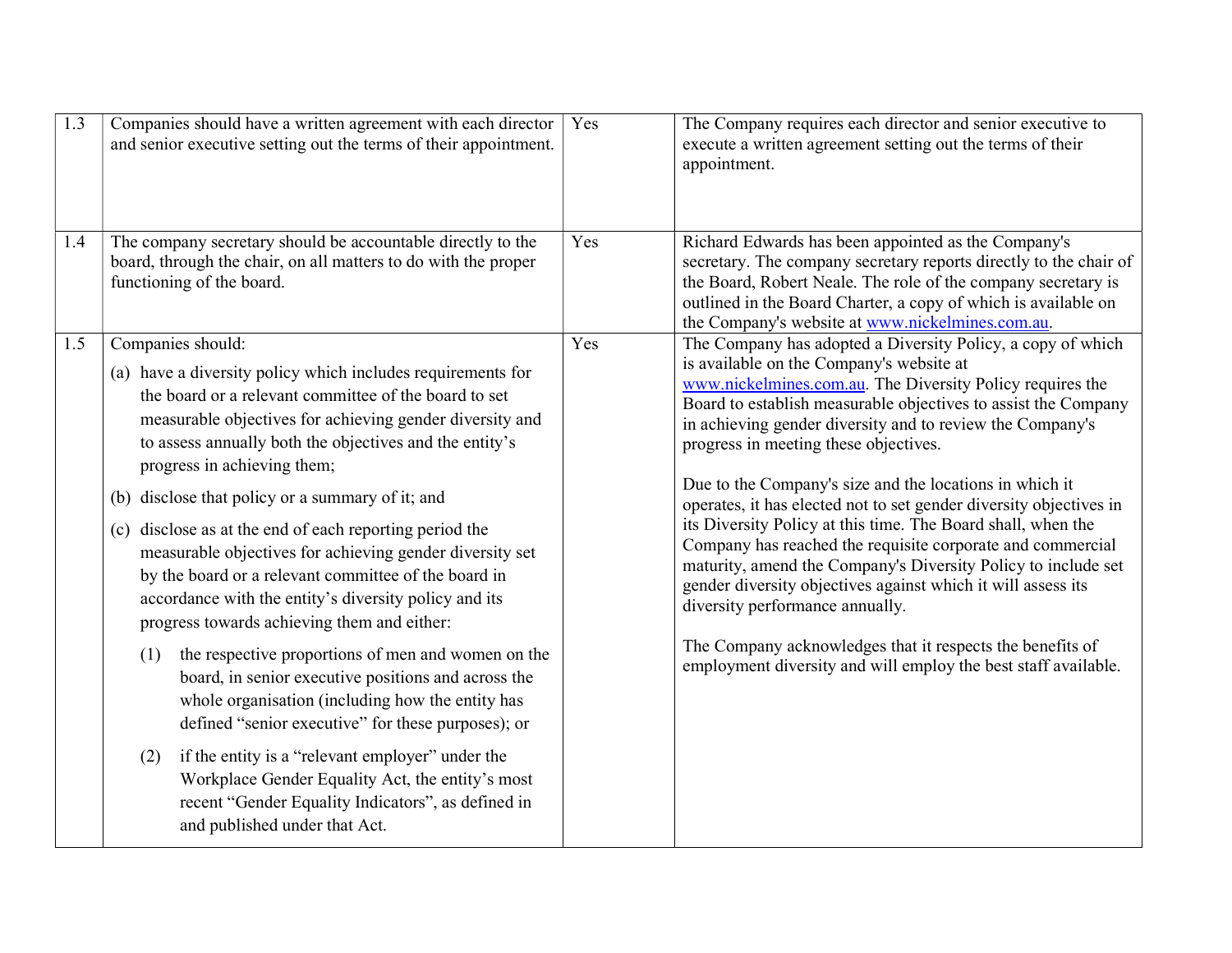| 1.6 | Companies should:<br>(a) have and disclose a process for periodically evaluating the<br>performance of the board, its committees and individual<br>directors; and<br>(b) disclose, in relation to each reporting period, whether a<br>performance evaluation was undertaken in the reporting<br>period in accordance with that process.                                                                                                                                                                 | Yes | Under the Board Charter, the Board is required, at least once<br>per year to review and evaluate the performance of the Board,<br>its Committees and individual directors against the relevant<br>charters, corporate governance policies, and agreed goals and<br>objectives (as applicable).<br>The Board will ensure that an evaluation of the Board, its<br>committees and individual directors is undertaken in accordance<br>with the Board Charter in future years. The Company will<br>provide details as to its compliance with these<br>recommendations in its future annual reports.                                                                                                                                                                                                                                                                                   |
|-----|---------------------------------------------------------------------------------------------------------------------------------------------------------------------------------------------------------------------------------------------------------------------------------------------------------------------------------------------------------------------------------------------------------------------------------------------------------------------------------------------------------|-----|-----------------------------------------------------------------------------------------------------------------------------------------------------------------------------------------------------------------------------------------------------------------------------------------------------------------------------------------------------------------------------------------------------------------------------------------------------------------------------------------------------------------------------------------------------------------------------------------------------------------------------------------------------------------------------------------------------------------------------------------------------------------------------------------------------------------------------------------------------------------------------------|
| 1.7 | Companies should:<br>(a) have and disclose a process for periodically evaluating the<br>performance of its senior executives; and<br>(b) disclose, in relation to each reporting period, whether a<br>performance evaluation was undertaken in the reporting<br>period in accordance with that process.                                                                                                                                                                                                 | Yes | Under the Board Charter, the Board is responsible for reviewing<br>and approving the performance of the members of the executive<br>leadership team.<br>The Board will ensure that an evaluation of the members of its<br>executive leadership team is undertaken in accordance with the<br>Board Charter in future years. The Company will provide<br>details as to its compliance with these recommendations in its<br>future annual reports.                                                                                                                                                                                                                                                                                                                                                                                                                                   |
| 2.  | <b>Structure the board to add value</b>                                                                                                                                                                                                                                                                                                                                                                                                                                                                 |     |                                                                                                                                                                                                                                                                                                                                                                                                                                                                                                                                                                                                                                                                                                                                                                                                                                                                                   |
| 2.1 | The board should:<br>(a) have a nomination committee which:<br>has at least three members, a majority of whom are<br>(1)<br>independent directors; and<br>is chaired by an independent director,<br>(2)<br>and disclose:<br>the charter of the committee;<br>(3)<br>the members of the committee; and<br>(4)<br>as at the end of each reporting period, the number of<br>(5)<br>times the committee met throughout the period and<br>the individual attendances of the members at those<br>meetings; or | Yes | The Board has established a Nomination Committee to oversee<br>the selection and appointment practices of the Company.<br>The Nomination Committee is governed by a Nomination<br>Committee Charter, which is available on the Company's<br>website at www.nickelmines.com.au. The Nomination<br>Committee consists of three members, Robert Neale (Chair),<br>Mark Lochtenberg and Norman Seckold. Robert Neale and<br>Mark Lochtenberg are considered independent directors.<br>The Nomination Committee Charter prohibits a member of the<br>Committee from being present for discussions at a Committee<br>meeting on, or to vote on a matter regarding, his or her election,<br>re-election, or removal.<br>The Company will provide details as to the Committee's<br>activities each year and any related significant results and<br>findings in its future annual reports. |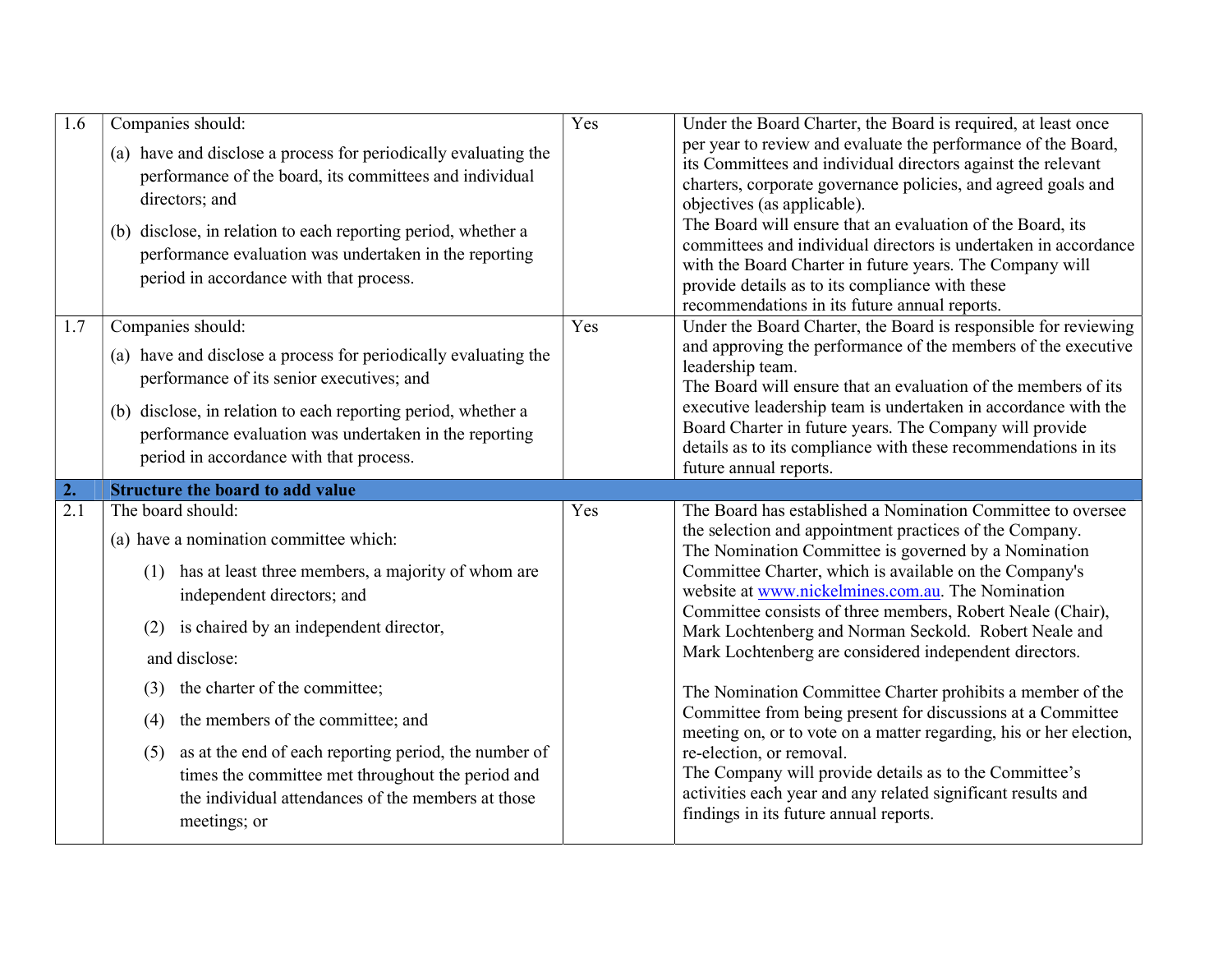|     | (b) if it does not have a nomination committee, disclose that<br>fact and the processes it employs to address board<br>succession issues and to ensure that the board has the<br>appropriate balance of skills, knowledge, experience,<br>independence and diversity to enable it to discharge its<br>duties and responsibilities effectively.                                                                                                                                                                                          |     |                                                                                                                                                                                                                                                                                                                                                                                                                                                                                                                                                                                                                                                                                                                                                    |
|-----|-----------------------------------------------------------------------------------------------------------------------------------------------------------------------------------------------------------------------------------------------------------------------------------------------------------------------------------------------------------------------------------------------------------------------------------------------------------------------------------------------------------------------------------------|-----|----------------------------------------------------------------------------------------------------------------------------------------------------------------------------------------------------------------------------------------------------------------------------------------------------------------------------------------------------------------------------------------------------------------------------------------------------------------------------------------------------------------------------------------------------------------------------------------------------------------------------------------------------------------------------------------------------------------------------------------------------|
| 2.2 | Companies should have and disclose a board skills matrix<br>setting out the mix of skills and diversity that the board<br>currently has or is looking to achieve in its membership.                                                                                                                                                                                                                                                                                                                                                     | Yes | The Company's Nomination Committee is responsible for<br>regularly reviewing the size, composition and skills of the<br>Board to ensure that the Board is able to discharge its duties and<br>responsibilities effectively and to identify any gaps in the skills<br>or experience of the Board.<br>The Company will provide details as to the Board's skills matrix<br>in its future annual reports.                                                                                                                                                                                                                                                                                                                                              |
| 2.3 | Companies should disclose:<br>(a) the names of the directors considered by the board to be<br>independent directors;<br>(b) if a director has an interest, position, association or<br>relationship of the type described in Box 2.3 but the board<br>is of the opinion that it does not compromise the<br>independence of the director, the nature of the interest,<br>position, association or relationship in question and an<br>explanation of why the board is of that opinion; and<br>(c) the length of service of each director. | Yes | The Company assesses the independence of its directors against<br>the requirements for independence set out in the Board Charter<br>which reflect the independence criteria set out in the ASX<br>Corporate Governance Principles.<br>Director independence is initially assessed upon each director's<br>appointment and reviewed each year, or as required when a new<br>personal interest or conflict of interest is disclosed. Directors<br>are required to disclose all actual or potential conflicts of<br>interest on an ongoing basis.<br>Whilst five of the eight directors are not considered<br>independent, the Company believes that their extensive<br>experience is invaluable and outweighs any perceived lack of<br>independence. |
| 2.4 | A majority of the board should be independent directors.                                                                                                                                                                                                                                                                                                                                                                                                                                                                                | No  | The Company has eight directors and three of these are<br>considered independent for ASX purposes.<br>The Board believes that the current mix of directors is<br>appropriate for the Company's business and circumstances and<br>is in the best interests of shareholders as a whole. Further, the<br>Board believes that, the Board as a whole is not hindered in its<br>ability to exercise independent view and judgement.<br>The Board is mindful of the recommendation that a majority of                                                                                                                                                                                                                                                     |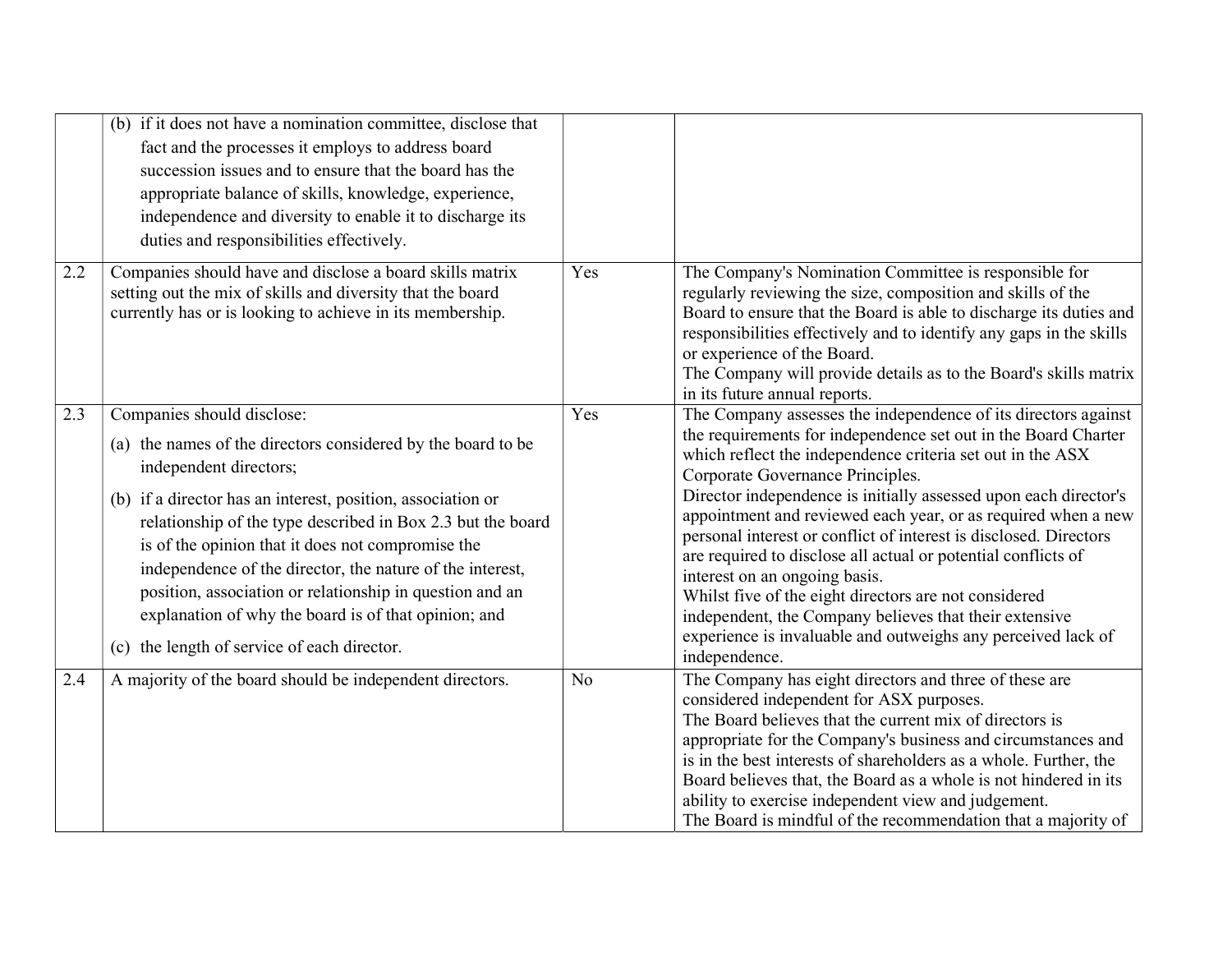|                         |                                                                 |     | the Board should be independent directors and will continue to                                                              |
|-------------------------|-----------------------------------------------------------------|-----|-----------------------------------------------------------------------------------------------------------------------------|
|                         |                                                                 |     | take this into consideration when considering the future                                                                    |
|                         |                                                                 |     | nomination, election or re-election of directors to the Board.                                                              |
| 2.5                     | The chair of the board should be an independent director and,   | Yes | The Chairman of the Board is Robert Neal. Peter Round is                                                                    |
|                         | in particular, should not be the same person as the Managing    |     | considered an independent director for ASX purposes.                                                                        |
|                         | Director.                                                       |     | The roles of Chairman and Managing Director are exercised by                                                                |
|                         |                                                                 |     | two separate individuals. The role of Managing Director is held                                                             |
|                         |                                                                 |     | by Justin Werner.                                                                                                           |
| 2.6                     | Companies should have a programme for inducting new             | Yes | The Company's Nomination Committee is responsible for                                                                       |
|                         | directors and provide appropriate professional development      |     | establishing and facilitating induction for new directors and                                                               |
|                         | opportunities for directors to develop and maintain the skills  |     | providing new directors with all such information and advice                                                                |
|                         | and knowledge needed to perform their role as directors         |     | which may be considered necessary or desirable for the director                                                             |
|                         | effectively.                                                    |     | to commence their appointment to the Board.                                                                                 |
|                         |                                                                 |     | The Company's Nomination Committee is also responsible for                                                                  |
|                         |                                                                 |     | providing directors with access to continuing education for                                                                 |
|                         |                                                                 |     | directors for the purpose of updating and maintaining their                                                                 |
|                         |                                                                 |     | skills and knowledge to perform their roles as directors                                                                    |
|                         |                                                                 |     | effectively.                                                                                                                |
|                         |                                                                 |     | A copy of the Nomination Committee Charter is available on                                                                  |
|                         |                                                                 |     | the Company's website at www.nickelmines.com.au                                                                             |
| $\overline{\mathbf{3}}$ | Act ethically and responsibly                                   |     |                                                                                                                             |
| 3.1                     | Companies should:                                               | Yes | The Company has adopted a Code of Conduct which applies to                                                                  |
|                         | (a) have a code of conduct for its directors, senior executives |     | all directors, officers and employees of the Company as well as                                                             |
|                         | and employees; and                                              |     | a Securities Trading Policy. Each of these has been prepared                                                                |
|                         |                                                                 |     | having regard to the ASX Corporate Governance Principles and                                                                |
|                         | (b) disclose that code or a summary of it.                      |     | Recommendations and is available on the Company's website at                                                                |
|                         |                                                                 |     | www.nickelmines.com.au                                                                                                      |
|                         |                                                                 |     |                                                                                                                             |
| $\overline{\mathbf{4}}$ | <b>Safeguard integrity in corporate reporting</b>               |     |                                                                                                                             |
| $\overline{4.1}$        | The board should:                                               | Yes | The Company has established an Audit and Risk Management                                                                    |
|                         | (a) have an audit committee which:                              |     | Committee to oversee the management of financial and internal                                                               |
|                         |                                                                 |     | risks.                                                                                                                      |
|                         | has at least three members, all of whom are non-<br>(1)         |     | The Audit and Risk Management Committee consists of four                                                                    |
|                         | executive directors and a majority of whom are                  |     | members, Mark Lochtenberg (Chair), James Crombie, Weifeng                                                                   |
|                         | independent directors; and                                      |     | Huang and Robert Neale. Mark Lochtenberg and Robert Neale                                                                   |
|                         | is chaired by an independent director, who is not the<br>(2)    |     | are independent directors and all are non-executive directors.<br>The Audit and Risk Management Committee is governed by an |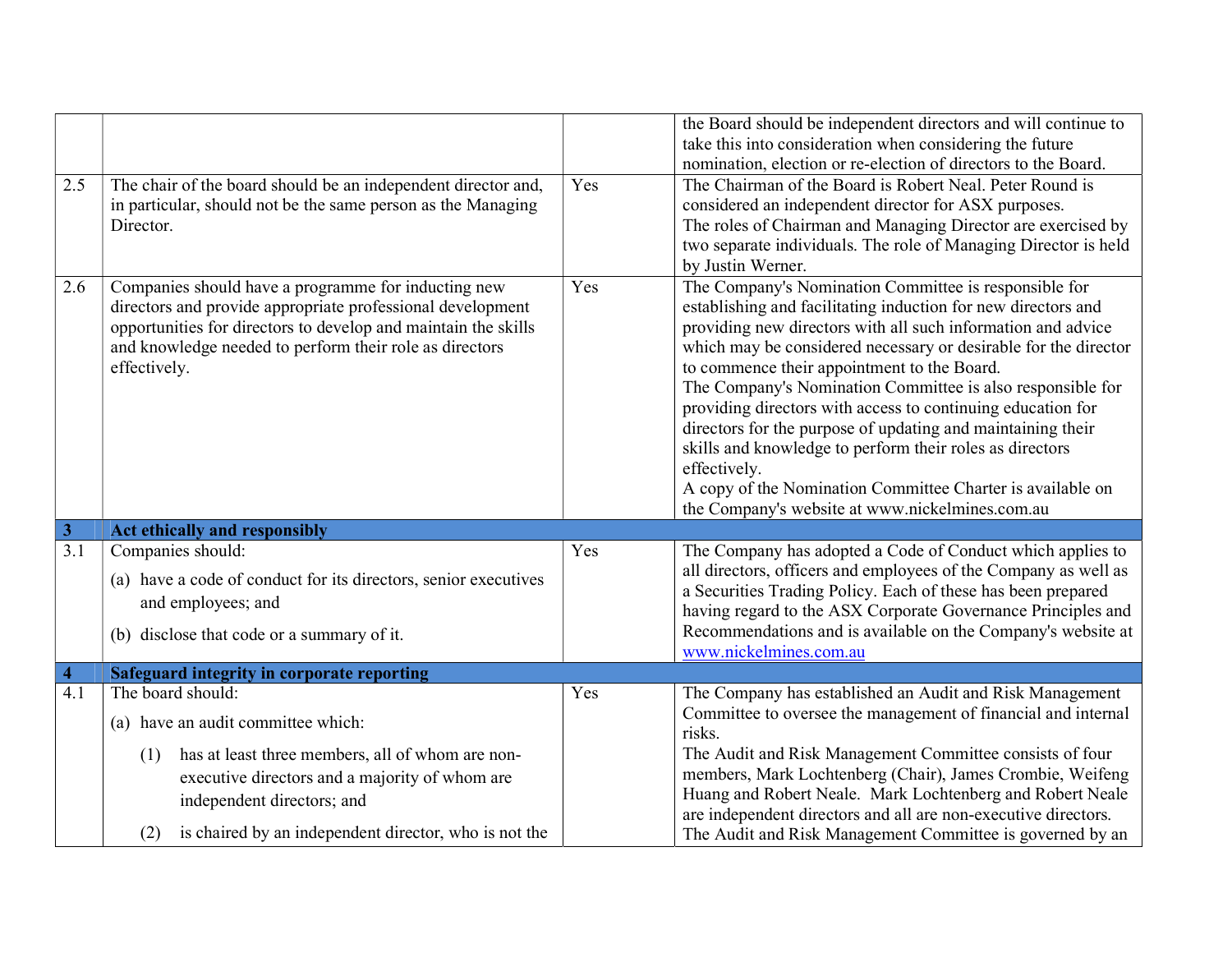|                         | chair of the board,<br>and disclose:<br>the charter of the committee;<br>(3)<br>the relevant qualifications and experience of the<br>(4)<br>members of the committee; and<br>in relation to each reporting period, the number of<br>(5)<br>times the committee met throughout the period and<br>the individual attendances of the members at those<br>meetings; or<br>(b) if it does not have an audit committee, disclose that fact<br>and the processes it employs that independently verify and<br>safeguard the integrity of its corporate reporting, including<br>the processes for the appointment and removal of the<br>external auditor and the rotation of the audit engagement<br>partner.                                                           |            | Audit and Risk Management Committee Charter, a copy of<br>which is available on the Company's website at<br>www.nickelmines.com<br>The Company will provide details as to the relevant<br>qualifications and experience of the members of the committee,<br>the number of times the committee met and the individual<br>attendances of the members at those meetings in its future<br>annual reports.                                                                                                                                                                                                                                                                                                                              |
|-------------------------|----------------------------------------------------------------------------------------------------------------------------------------------------------------------------------------------------------------------------------------------------------------------------------------------------------------------------------------------------------------------------------------------------------------------------------------------------------------------------------------------------------------------------------------------------------------------------------------------------------------------------------------------------------------------------------------------------------------------------------------------------------------|------------|------------------------------------------------------------------------------------------------------------------------------------------------------------------------------------------------------------------------------------------------------------------------------------------------------------------------------------------------------------------------------------------------------------------------------------------------------------------------------------------------------------------------------------------------------------------------------------------------------------------------------------------------------------------------------------------------------------------------------------|
| 4.2<br>4.3              | The board should, before it approves the entity's financial<br>statements for a financial period, receive from its Managing<br>Director and CFO a declaration that, in their opinion, the<br>financial records of the entity have been properly maintained<br>and that the financial statements comply with the appropriate<br>accounting standards and give a true and fair view of the<br>financial position and performance of the entity and that the<br>opinion has been formed on the basis of a sound system of risk<br>management and internal control which is operating<br>effectively.<br>Companies should ensure that its external auditor attends its<br>AGM and is available to answer questions from security<br>holders relevant to the audit. | Yes<br>Yes | Prior to the Board approving the Company's financial<br>statements, the Board will ensure that it receives from the<br>Managing Director and CFO a declaration that, in their opinion,<br>the financial records of the entity have been properly<br>maintained, that the financial statements comply with the<br>appropriate accounting standards and give a true and fair view<br>of the financial position and performance of the entity, and that<br>the opinion has been formed on the basis of a sound system of<br>risk management and internal control which is operating<br>effectively.<br>The Company requires its external auditor to attend its AGM to<br>answer any questions from shareholders relevant to the audit |
|                         |                                                                                                                                                                                                                                                                                                                                                                                                                                                                                                                                                                                                                                                                                                                                                                |            | and this is specifically set out in the Company's Shareholder<br>Communication Policy.                                                                                                                                                                                                                                                                                                                                                                                                                                                                                                                                                                                                                                             |
| $\overline{\mathbf{5}}$ | Make timely and balanced disclosure                                                                                                                                                                                                                                                                                                                                                                                                                                                                                                                                                                                                                                                                                                                            |            |                                                                                                                                                                                                                                                                                                                                                                                                                                                                                                                                                                                                                                                                                                                                    |
| 5.1                     | Companies should:                                                                                                                                                                                                                                                                                                                                                                                                                                                                                                                                                                                                                                                                                                                                              | Yes        | The Company is committed to taking a proactive approach to                                                                                                                                                                                                                                                                                                                                                                                                                                                                                                                                                                                                                                                                         |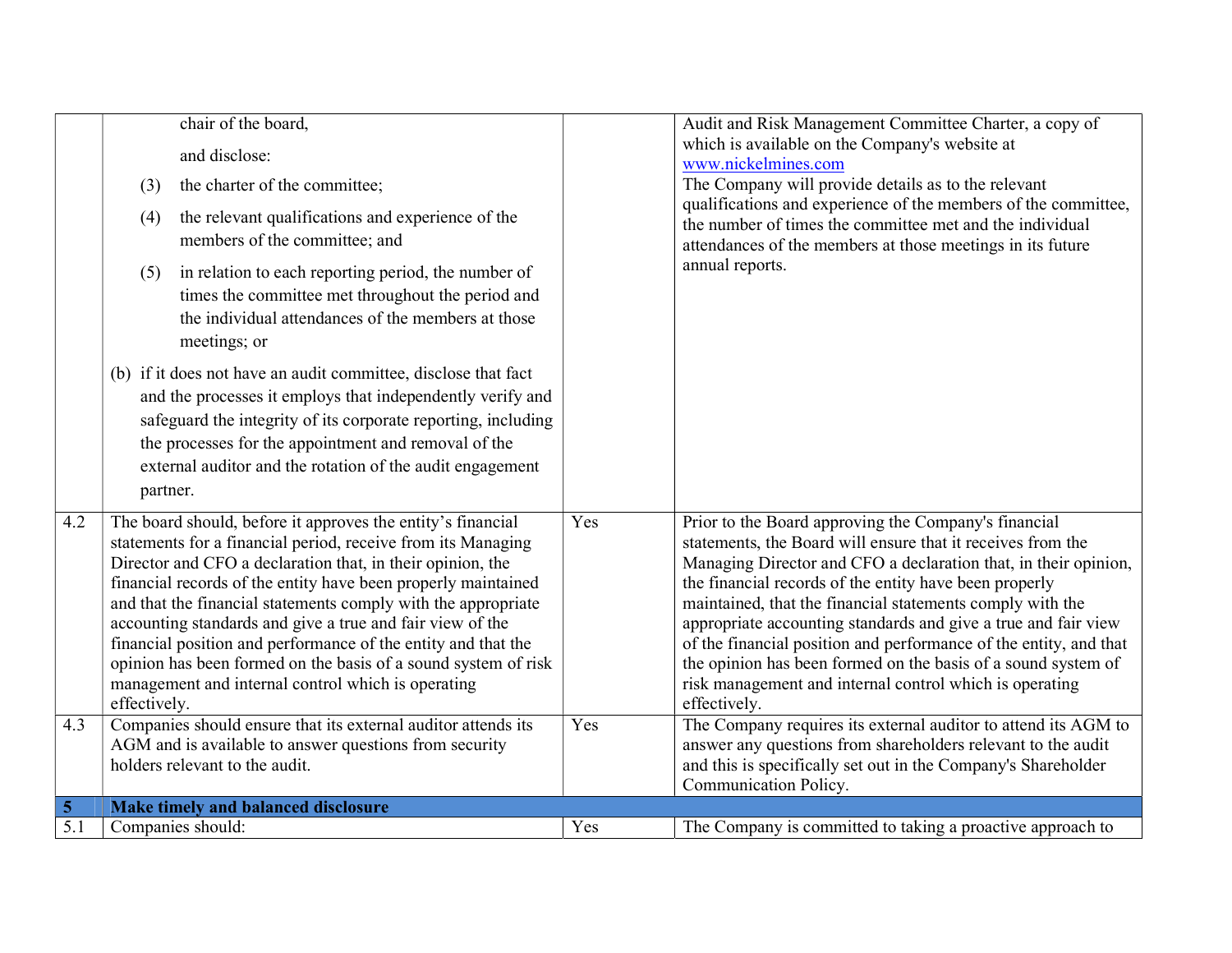|     | (a) have a written policy for complying with its continuous<br>disclosure obligations under the Listing Rules; and<br>(b) disclose that policy or a summary of it. |     | continuous disclosure and creating a culture within the<br>Company that promotes and facilitates compliance with the<br>Company's continuous disclosure obligations.<br>The Company has adopted a written policy to ensure<br>compliance with their ASX Listing Rule disclosure obligations.<br>A copy of the Company's Continuous Disclosure Policy is<br>available on its website at www.nickelmines.com.au.                                                                                                                                                                                                                                                                                                                              |
|-----|--------------------------------------------------------------------------------------------------------------------------------------------------------------------|-----|---------------------------------------------------------------------------------------------------------------------------------------------------------------------------------------------------------------------------------------------------------------------------------------------------------------------------------------------------------------------------------------------------------------------------------------------------------------------------------------------------------------------------------------------------------------------------------------------------------------------------------------------------------------------------------------------------------------------------------------------|
| 6   | <b>Respect the rights of security holders</b>                                                                                                                      |     |                                                                                                                                                                                                                                                                                                                                                                                                                                                                                                                                                                                                                                                                                                                                             |
| 6.1 | Companies should provide information about itself and its<br>governance to investors via its website.                                                              | Yes | The Company provides investors with comprehensive and<br>timely access to information about itself and its governance on<br>its website at www.nickelmines.com.au, including copies of the<br>Company's Certificate of Incorporation and Constitution, Board<br>and committee charters and key corporate governance policies,<br>copies of all material information lodged with ASX, copies of<br>all announcements, briefings and speeches made to the market,<br>analysts or the media, press releases or announcements made by<br>the Company, financial data for the Company, the Company's<br>annual reports and notices of shareholder meetings. Further<br>details are set out in the Company's Shareholder<br>Communication Policy. |
| 6.2 | Companies should design and implement an investor relations<br>programme to facilitate effective two-way communication<br>with investors.                          | Yes | The Company has adopted a Shareholder Communications<br>Policy for shareholders wishing to communicate with the<br>Board, a copy of which is available on the Company's website<br>at www.nickelmines.com.<br>The Company seeks to utilise numerous modes of<br>communication, including electronic communication to ensure<br>that its communication with shareholders is frequent, clear and<br>accessible.                                                                                                                                                                                                                                                                                                                               |
| 6.3 | Companies should disclose the policies and processes it has in<br>place to facilitate and encourage participation at meetings of<br>security holders.              | Yes | All shareholders are invited to attend the Company's annual<br>meetings either in person or by representative. Shareholders<br>have an opportunity to submit questions to the Board or the<br>Company's external auditor.                                                                                                                                                                                                                                                                                                                                                                                                                                                                                                                   |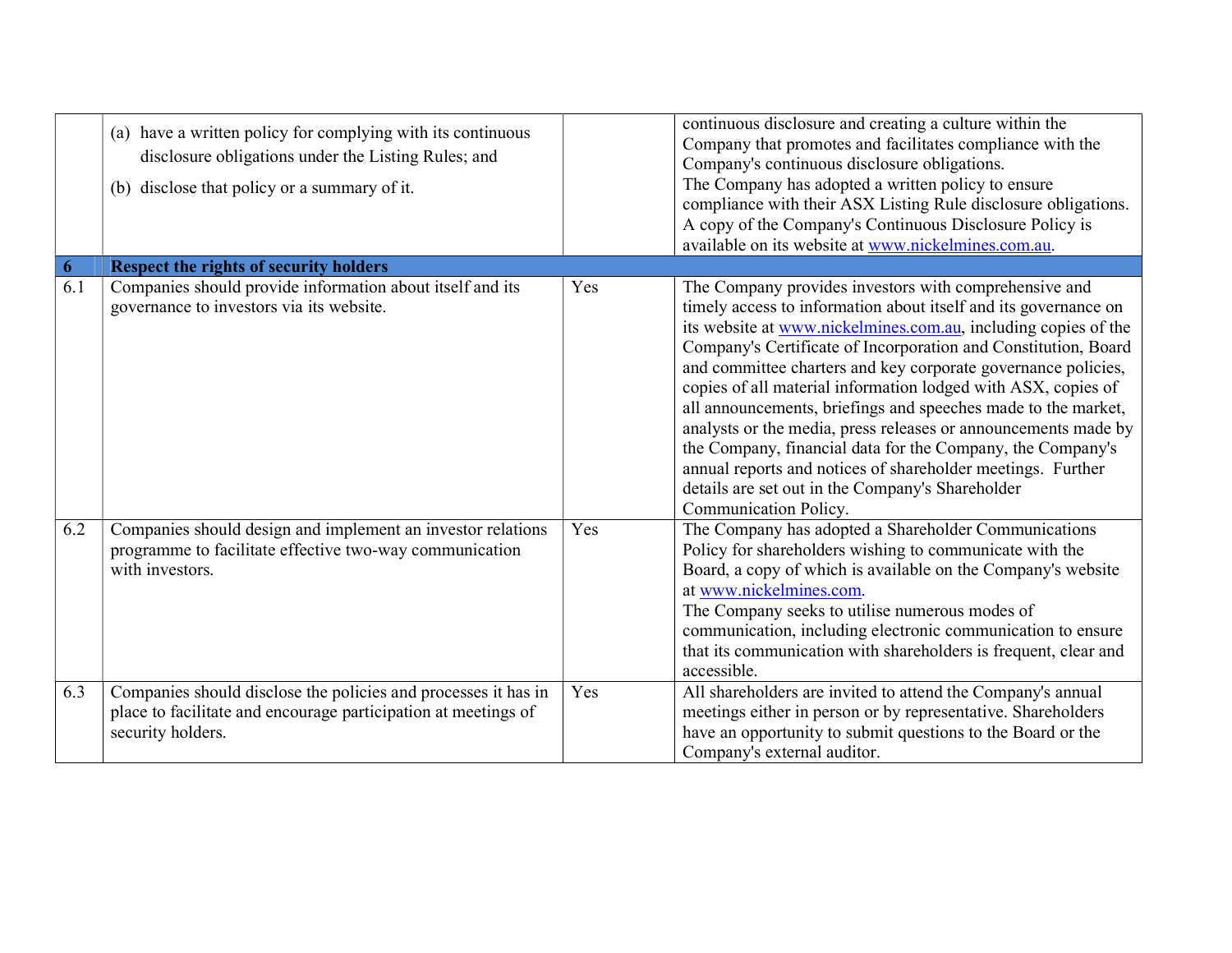| 6.4                   | Companies should give security holders the option to receive<br>communications from, and send communications to, the entity<br>and its security registry electronically.                       | Yes | The Company encourages shareholders to submit questions or<br>requests for information directly to the Company via the<br>Company's website at www.nickelmines.com. The Company<br>also encourages shareholders to submit any questions related to<br>their shareholdings in the Company to the Company's share<br>registry with the share registry's contact details included in the<br>Company's Shareholder Communication Policy, including<br>details for electronic communication.                                                             |
|-----------------------|------------------------------------------------------------------------------------------------------------------------------------------------------------------------------------------------|-----|-----------------------------------------------------------------------------------------------------------------------------------------------------------------------------------------------------------------------------------------------------------------------------------------------------------------------------------------------------------------------------------------------------------------------------------------------------------------------------------------------------------------------------------------------------|
| $\overline{7}$<br>7.1 | <b>Recognise and manage risk</b><br>Companies should:                                                                                                                                          | Yes | In conjunction with the Company's other corporate governance                                                                                                                                                                                                                                                                                                                                                                                                                                                                                        |
|                       | (a) have a committee or committees to oversee risk, each of<br>which:                                                                                                                          |     | policies, the Company has adopted a Risk Management Policy<br>which is designed to assist the Company to identify, assess,<br>monitor and manage its risk, including any material changes to                                                                                                                                                                                                                                                                                                                                                        |
|                       | has at least three members, a majority of whom are<br>(1)<br>independent directors; and                                                                                                        |     | its risk profile.<br>The Board has delegated responsibility for the day-to day                                                                                                                                                                                                                                                                                                                                                                                                                                                                      |
|                       | (2)<br>is chaired by an independent director,                                                                                                                                                  |     | oversight and management of the Company's risk profile to the<br>Audit and Risk Management Committee.                                                                                                                                                                                                                                                                                                                                                                                                                                               |
|                       | and disclose:                                                                                                                                                                                  |     | The Audit and Risk Management Committee is responsible for<br>ensuring that the Company maintains effective risk                                                                                                                                                                                                                                                                                                                                                                                                                                    |
|                       | the charter of the committee;<br>(3)<br>the members of the committee; and<br>(4)                                                                                                               |     | management and internal control systems and processes and<br>provides regular reports to the Board on these matters.                                                                                                                                                                                                                                                                                                                                                                                                                                |
|                       | as at the end of each reporting period, the number of<br>(5)<br>times the committee met throughout the period and<br>the individual attendances of the members at those<br>meetings; or        |     | The Audit and Risk Management Committee consists of four<br>members, Mark Lochtenberg (Chair), James Crombie, Weifeng<br>Huang and Robert Neale. Mark Lochtenberg and Robert Neale<br>are independent directors and all are non-executive directors.<br>The Board has conferred responsibility on the Company's<br>management to develop and maintain a risk management                                                                                                                                                                             |
|                       | (b) if it does not have a risk committee or committees that<br>satisfy (a) above, disclose that fact and the processes it<br>employs for overseeing the entity's risk management<br>framework. |     | programme and internal control systems which identify material<br>risks in light of the day to day needs of the Company.<br>The Board is responsible for oversight of the overall system of<br>internal control and provides final consideration and direction<br>on any risk management issues.<br>The Company will provide details as to the number of times the<br>committee met and the individual attendances of the members<br>at those meetings in its future annual reports.<br>A copy of the Company's Risk Management Policy is available |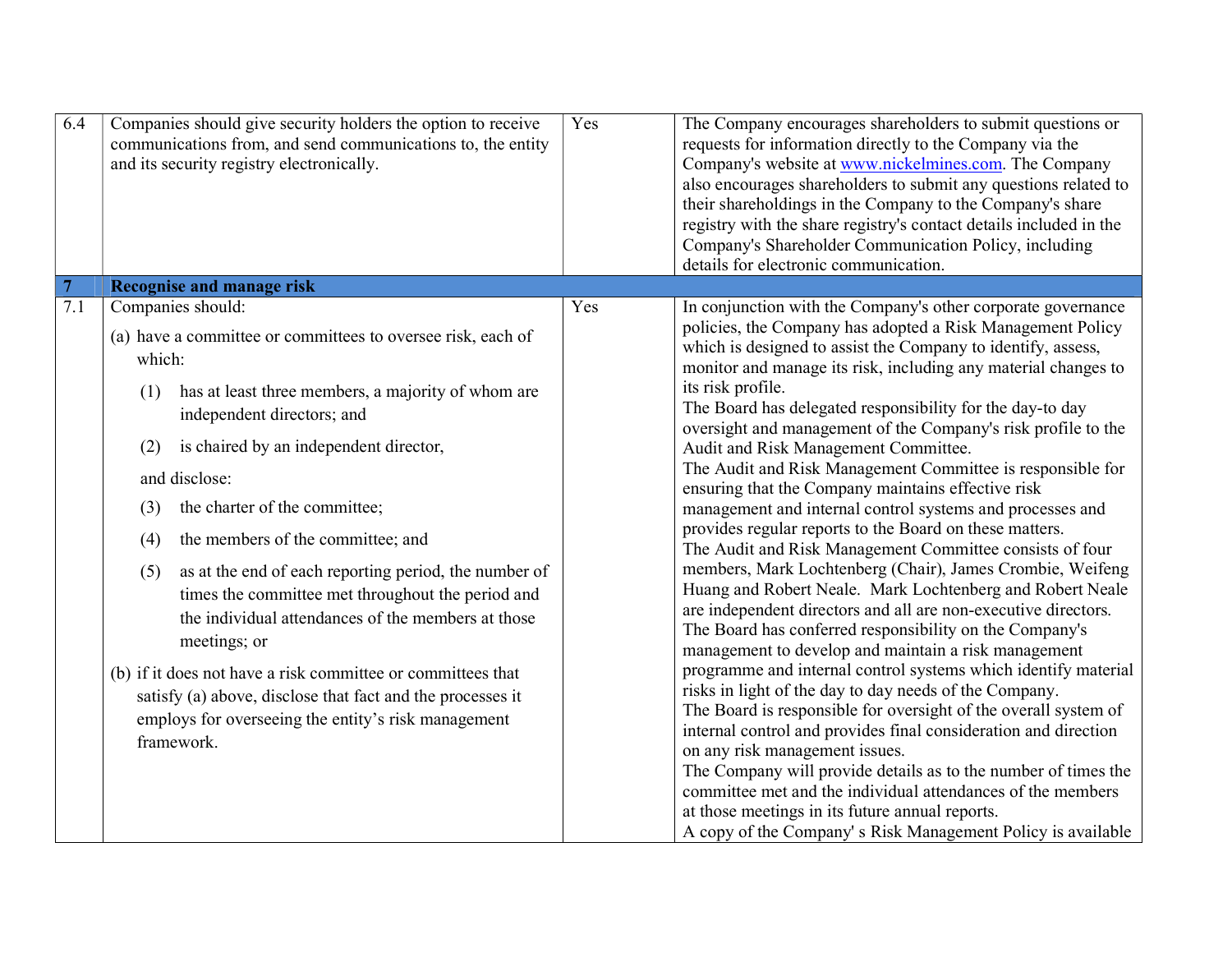|          |                                                                                                                                                                                                                                                                                                                                                                 |                | on the Company's website at www.nickelmines.com.                                                                                                                                                                                                                                                                                                                                                                                                                                                                                                                                                                                                                                                                                                                                                                                                        |
|----------|-----------------------------------------------------------------------------------------------------------------------------------------------------------------------------------------------------------------------------------------------------------------------------------------------------------------------------------------------------------------|----------------|---------------------------------------------------------------------------------------------------------------------------------------------------------------------------------------------------------------------------------------------------------------------------------------------------------------------------------------------------------------------------------------------------------------------------------------------------------------------------------------------------------------------------------------------------------------------------------------------------------------------------------------------------------------------------------------------------------------------------------------------------------------------------------------------------------------------------------------------------------|
| 7.2      | The board or a committee of the board should:<br>(a) review the entity's risk management framework at least<br>annually to satisfy itself that it continues to be sound; and<br>(b) disclose, in relation to each reporting period, whether such<br>a review has taken place.                                                                                   | Yes            | The Audit and Risk Management Committee will annually<br>review and evaluate the effectiveness of its risk management<br>framework to ensure that its internal control systems and<br>processes are monitored and updated on an ongoing basis.<br>The division of responsibility between the Board, Audit and<br>Risk Management Committee and management aims to ensure<br>that specific responsibilities for risk management are clearly<br>communicated and understood.<br>The Risk Management Policy provides for regular reporting to<br>the Board which supplements the Company's quality system,<br>complaint handling processes and standard operating<br>procedures which are all designed to address various forms of<br>risks.<br>The Company will provide details on whether such a review has<br>taken place in its future annual reports. |
| 7.3      | Companies should disclose:<br>(a) if it has an internal audit function, how the function is<br>structured and what role it performs; or<br>(b) if it does not have an internal audit function, that fact and<br>the processes it employs for evaluating and continually<br>improving the effectiveness of its risk management and<br>internal control processes | N <sub>o</sub> | Due to the Company's current size and business circumstances,<br>the Company does not have an internal audit function. The<br>Company will reconsider this decision as appropriate and<br>appoint an internal auditor if, and when, the Company considers<br>this necessary.<br>Under the Audit and Risk Management Committee Charter, the<br>Audit and Risk Management Committee is responsible for<br>providing an independent and objective assessment to the Board<br>regarding the adequacy, effectiveness and efficiency of the<br>Company's risk management and internal control process.                                                                                                                                                                                                                                                        |
| 7.4      | Companies should disclose whether it has any material<br>exposure to economic, environmental and social sustainability<br>risks and, if it does, how it manages or intends to manage those<br>risks.                                                                                                                                                            | Yes            | The Company does not consider that it has any material<br>exposure to economic, environmental and social sustainability<br>risks.<br>If the Company determines in the future that it has any material<br>exposure to economic, environmental and social sustainability,<br>the Company will provide details in its future annual reports.                                                                                                                                                                                                                                                                                                                                                                                                                                                                                                               |
| $\bf{8}$ | <b>Remunerate fairly and responsibly</b>                                                                                                                                                                                                                                                                                                                        |                |                                                                                                                                                                                                                                                                                                                                                                                                                                                                                                                                                                                                                                                                                                                                                                                                                                                         |
| 8.1      | Companies should:                                                                                                                                                                                                                                                                                                                                               | Yes            | The Company has a Remuneration Committee, which is<br>governed by a Remuneration Committee Charter. A copy of the                                                                                                                                                                                                                                                                                                                                                                                                                                                                                                                                                                                                                                                                                                                                       |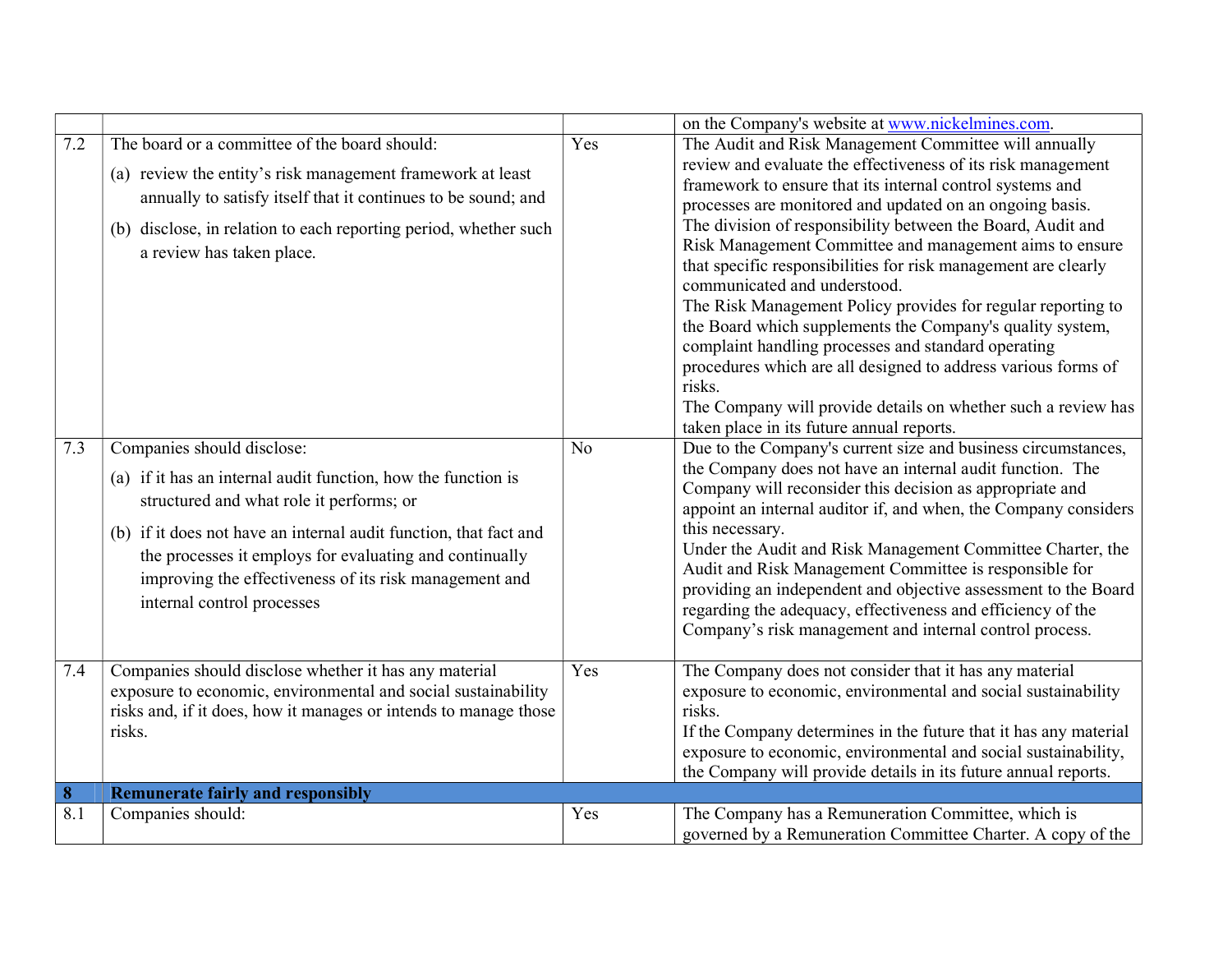|     | (a) have a remuneration committee which:<br>has at least three members, a majority of whom are<br>(1)<br>independent directors; and<br>is chaired by an independent director,<br>(2)<br>and disclose:<br>the charter of the committee;<br>(3)<br>the members of the committee; and<br>(4)<br>as at the end of each reporting period, the number of<br>(5)<br>times the committee met throughout the period and<br>the individual attendances of the members at those<br>meetings; or<br>(b) if it does not have a remuneration committee, disclose that<br>fact and the processes it employs for setting the level and<br>composition of remuneration for directors and senior<br>executives and ensuring that such remuneration is<br>appropriate and not excessive. |     | Remuneration Committee Charter is available on the website at<br>www.nickelmines.com.au<br>The Remuneration Committee consists of three members,<br>Robert Neale (Chair), Mark Lochtenberg and James Crombie.<br>All three are non-executive and considered independent<br>directors.<br>Further, the Remuneration Committee Charter prohibits a<br>member of the Committee from being present for discussions at<br>a Committee meeting on, or vote on a matter regarding, his or<br>her remuneration.<br>The Remuneration Committee is chaired by Robert Neale, who<br>is an independent director for ASX purposes.<br>The Company will provide details as to the number of times the<br>committee met and the individual attendances of the members<br>at those meetings in its future annual reports. |
|-----|-----------------------------------------------------------------------------------------------------------------------------------------------------------------------------------------------------------------------------------------------------------------------------------------------------------------------------------------------------------------------------------------------------------------------------------------------------------------------------------------------------------------------------------------------------------------------------------------------------------------------------------------------------------------------------------------------------------------------------------------------------------------------|-----|-----------------------------------------------------------------------------------------------------------------------------------------------------------------------------------------------------------------------------------------------------------------------------------------------------------------------------------------------------------------------------------------------------------------------------------------------------------------------------------------------------------------------------------------------------------------------------------------------------------------------------------------------------------------------------------------------------------------------------------------------------------------------------------------------------------|
| 8.2 | Companies should separately disclose its policies and practices<br>regarding the remuneration of non-executive directors and the<br>remuneration of executive directors and other senior<br>executives.                                                                                                                                                                                                                                                                                                                                                                                                                                                                                                                                                               | Yes | The Remuneration Committee is responsible for setting and<br>reviewing the policies and practices of the Company regarding<br>the remuneration of non-executive directors and the<br>remuneration of executive directors and other senior executives,<br>separately.<br>Policies and practices regarding remuneration of non-executive<br>directors, executive directors and senior executives will be<br>disclosed in the annual report of the Company.                                                                                                                                                                                                                                                                                                                                                  |
| 8.3 | A company which has an equity-based remuneration scheme<br>should:<br>(a) have a policy on whether participants are permitted to                                                                                                                                                                                                                                                                                                                                                                                                                                                                                                                                                                                                                                      | Yes | The Company has adopted a Securities Trading Policy which<br>provides that participants must not, without prior written<br>approval by the relevant person specified in the Policy, engage<br>in hedging arrangements, deal in derivatives or enter into other                                                                                                                                                                                                                                                                                                                                                                                                                                                                                                                                            |